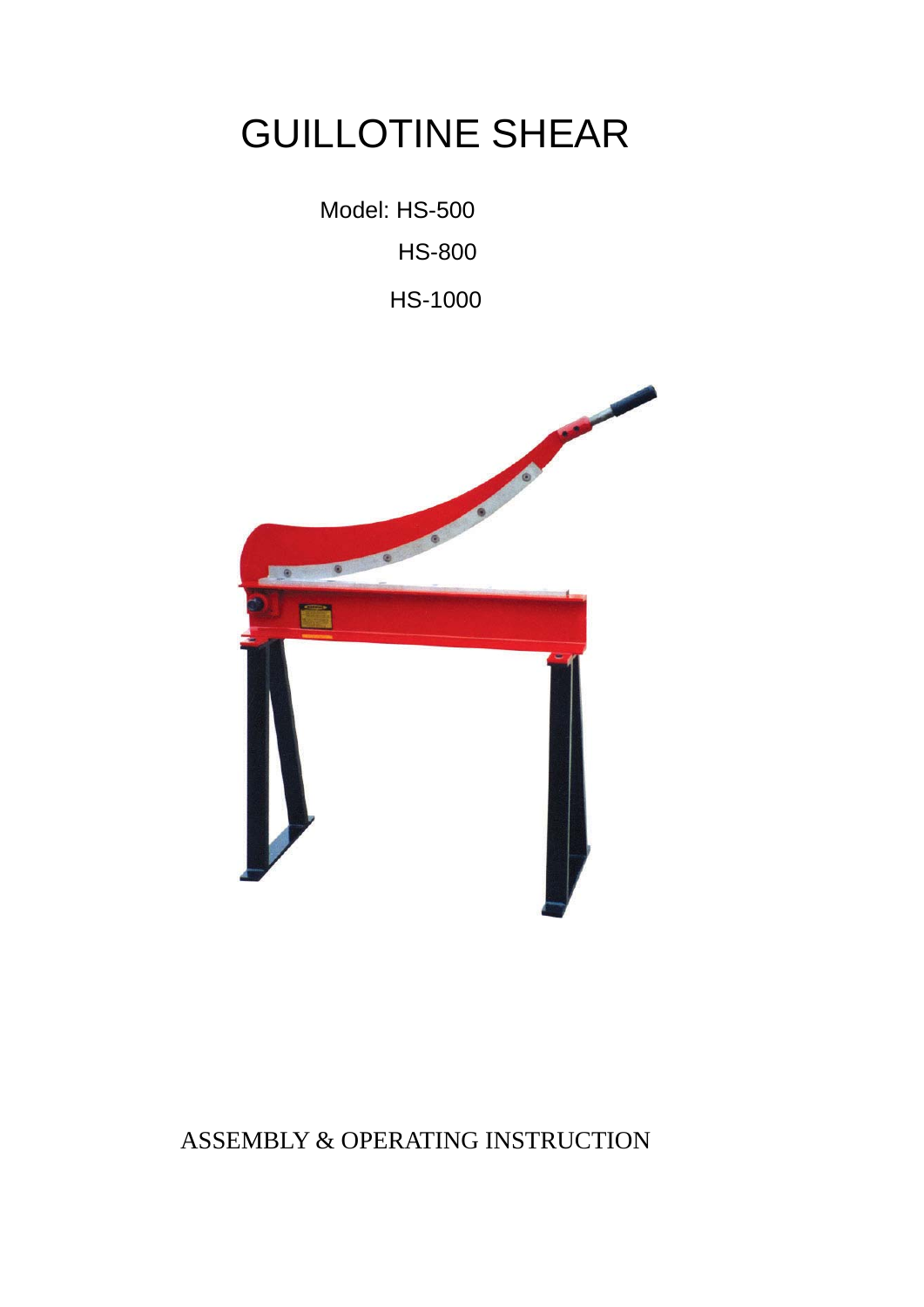Usage

This is suitable for Sheetmetal and Steel plate

| Model              | <b>HS-500</b> | <b>HS-800</b> | HS-1000   |
|--------------------|---------------|---------------|-----------|
| Bed width(mm)      | 500           | 800           | 1000      |
| Shearing thickness | 1.5           | 1.5           | 1.5       |
| N.W/G.W.(kg)       | 35/52         | 45/67         | 70/80     |
| Packing Dim (cm)   | 84x30x74      | 112x30x74     | 138x30x80 |

1. Main technical specification

3. Installation and caution

- 3.1 Installation
- 3.1.1 Please check whether the part of this machine are fully equipped and not damaged according to the parts list or parts figure.
- 3.1.2 This machine should be mounted on hard ground or specific stand
- 3.1.3 Please leave plenty room around the machine for your easy operating, in order to avoid injury.
- 3.1.4 Please remove the anti-rust grease on processing surface and some parts included with kerosene.
- 3.2 Caution
- 3.2.1 Please read this manual before operation and make yourself understand its structure and principle completely.
- 3.2.2 Please don't operate the material width and thickness than table list max range.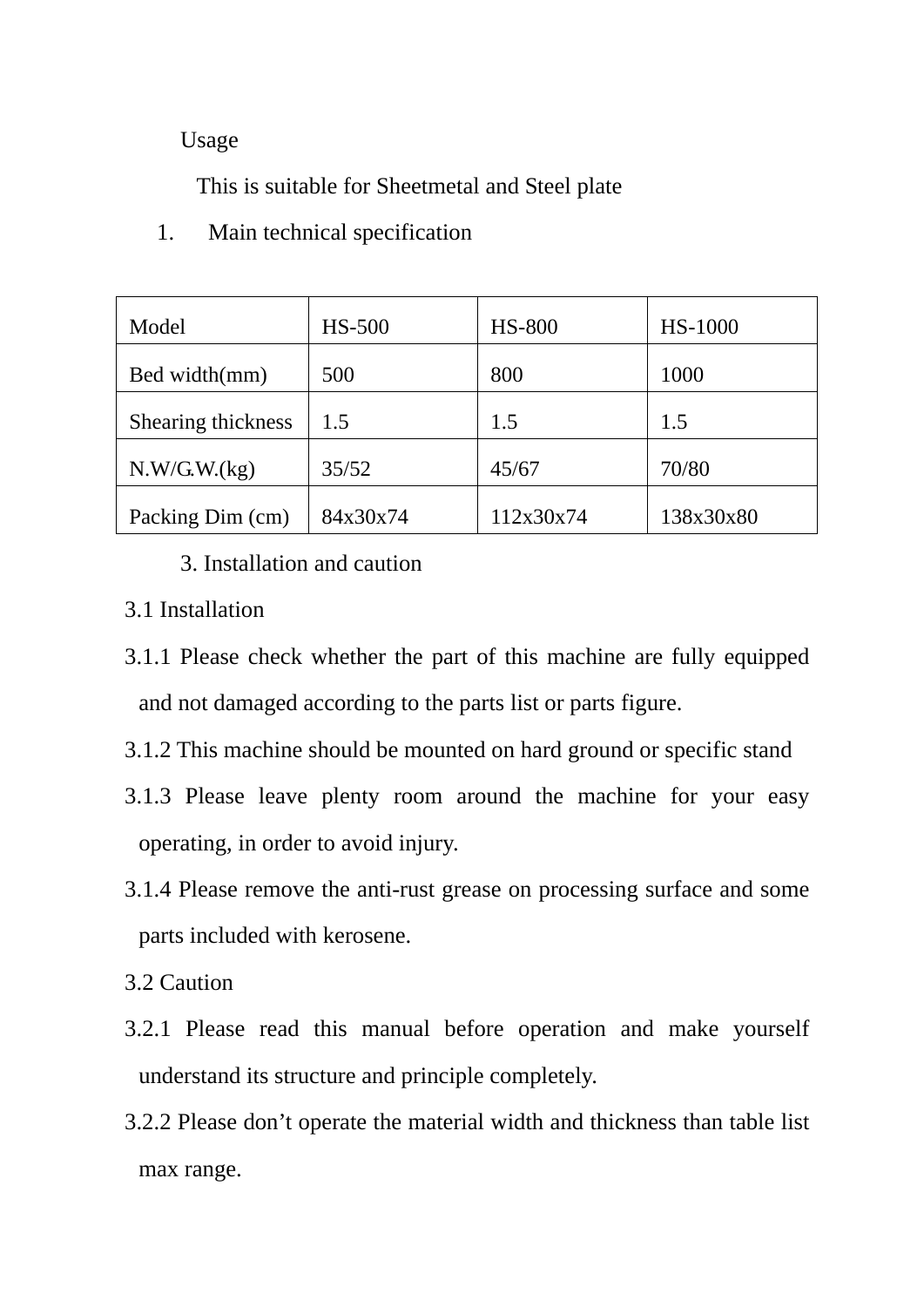- 3.2.3 When you shear the plate or bar which list in above table , you must be used lengthen handle in order to increase force. (not supplied)
	- 3.2.4 Please don't touch the blade during operation .
	- 4. Lubricate the rotating parts of the machine everyday
- 5. Parts list

| Parts           | Description  | Quantity       | Part | Description        | Quantity       |
|-----------------|--------------|----------------|------|--------------------|----------------|
| $\mathbf{1}$    | Lower blade  | $\mathbf{1}$   | 12   | <b>Screw</b>       | $\overline{4}$ |
| $\overline{2}$  | <b>Bolt</b>  | $\overline{4}$ | 13   | Pin                | $\overline{2}$ |
| 3               | <b>Stand</b> | $\mathbf{1}$   | 14   | Cover              | $\mathbf{1}$   |
| $\overline{4}$  | <b>Base</b>  | $\mathbf{1}$   | 15   | <b>Screw</b>       | $\overline{4}$ |
| $5\overline{)}$ | Shaft        | $\mathbf{1}$   | 16   | <b>Board</b>       | $\mathbf{1}$   |
| 6               | Washer       | $\overline{4}$ | 17   | <b>Screw</b>       | $\overline{4}$ |
| $\overline{7}$  | <b>Nut</b>   | $\overline{4}$ | 18   | <b>Upper blade</b> | $\mathbf{1}$   |
| 8               | Leg          | $\overline{2}$ | 19   | <b>Screw</b>       | $\overline{2}$ |
| 9               | <b>Bolt</b>  | $\mathbf{1}$   | 20   | Handle             | $\mathbf{1}$   |
|                 | M10X50       |                |      |                    |                |
| 10              | Washer       | $\mathbf{1}$   | 21   | Handle             | $\mathbf{1}$   |
|                 |              |                |      | sleeve             |                |
| 11              | <b>Nut</b>   | $\mathbf{1}$   | 22   | Spring             | $\mathbf{1}$   |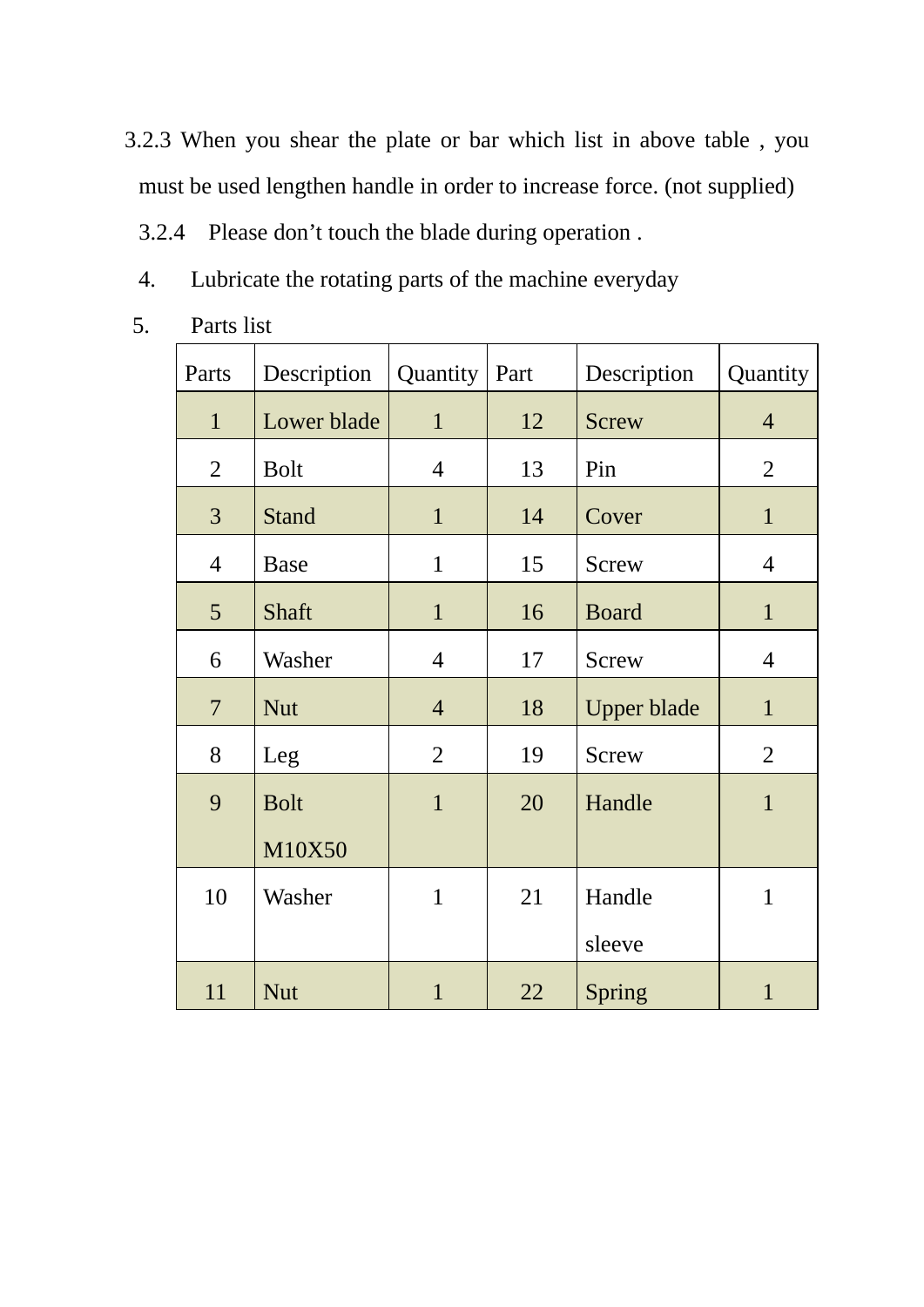## ASSEMBLY DRAWING